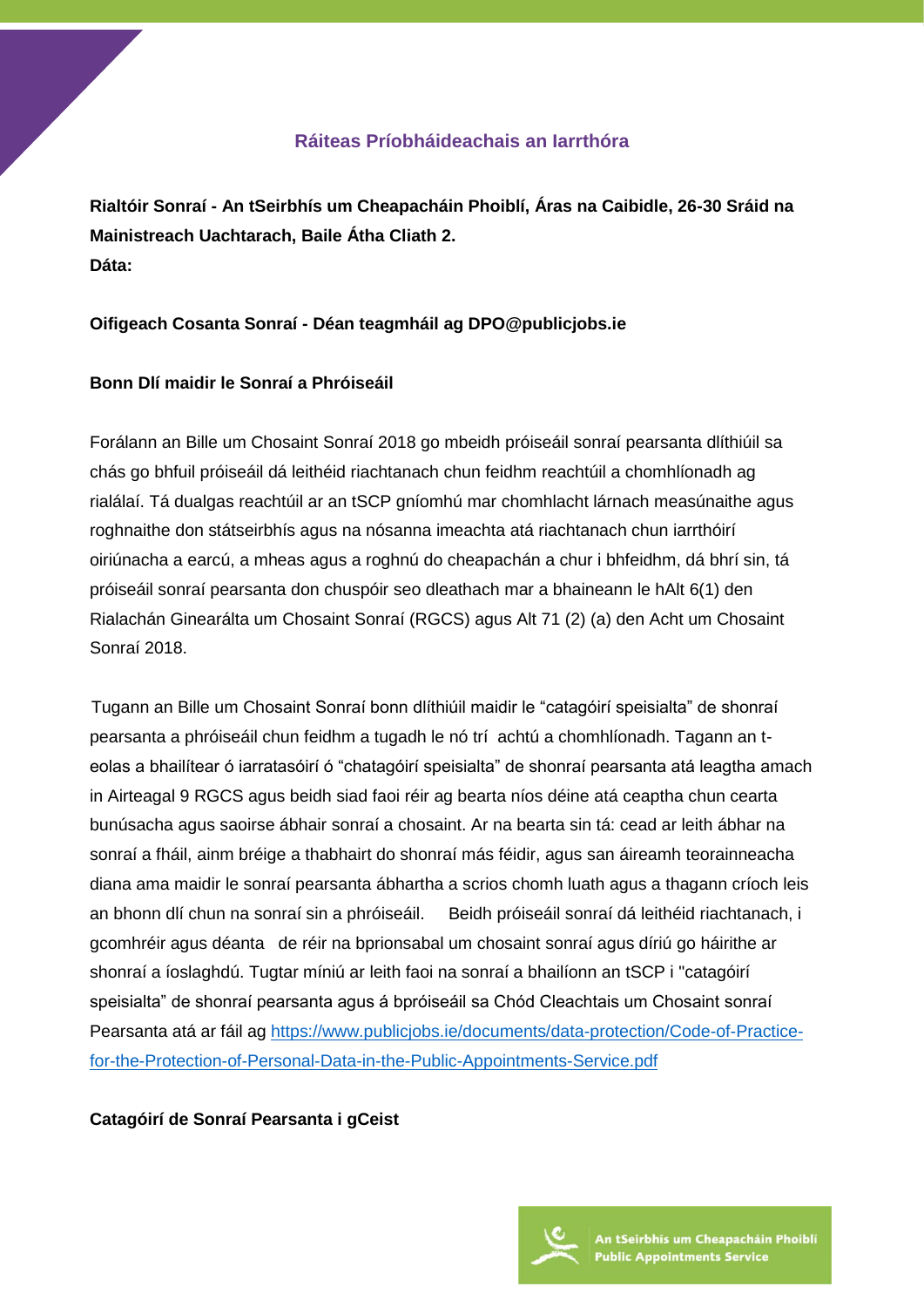Bailítear sonraí pearsanta faoi gach iarrthóir do chomórtais a reáchtálann an tSCP chun a niarratais a phróiseáil. Úsáideann an t-aonad earcaíochta cuí an t-eolas chun comórtas earcaíochta agus roghnaithe a reáchtáil ó am an iarratais go dtí go ndéantar an ceapachán i gcás iarrthóra a cheapfar. Bailítear an t-eolas don chuid is mó ón fhoireann iarratais. Úsáidtear an t-iarratas chun cáilitheacht a meas do chomórtas ar leith; le rogha a shocrú maidir le hionad (más ann); lena shocrú an gcomhlíonann iarrthóir na critéir gearrliostaithe (más ann); agus chun cabhrú le bord roghnaithe i gcás agallaimh/measúnaithe (má ghlaoitear an t-iarrthóir ag an staid seo). San áireamh san eolas gur gá d'iarrthóirí a thabhairt mar chuid den phróiseas iarratais tá a gcáilíochtaí agus a dtaithí ábhartha, agus samplaí de na hinniúlachtaí atá riachtanach don phost ar leith; san áireamh fosta tá a n-ainm, seoladh, sonraí teagmhála agus dáta breithe; ní thugtar an dáta breithe do bhaill den bhord roghnaithe).

Bailítear sonraí eile atá riachtanach lena dheimhniú go gcomhlíonann an t-iarrthóir riachtanais an chomórtais agus le cúlra a scrúdú ag staid imréitigh agus sannta lena chinntiú go bhfuil a duine fóirsteanach do cheapachán ó thaobh carachtar de agus go bhfuil sé/sí iomlán cumasach agus iomlán ábalta dualgais an phoist a chomhlíonadh. I measc na sonraí a bhailítear ó iarrthóirí atá faoi mheas do phost ag staid an imréitigh agus sannta tá seiceáil slándála agus/nó grinnfhiosrú an Gharda; teistiméireachtaí eile a úsáid; eolas faoi shláinte agus leigheas; deimhniú sláinte agus carachtair; cóipeanna de cháilíochtaí ábhartha; deimhniú aitheantais; foirm do chóiríocht san ionad oibre (má tá cóiríocht dá leithéid ag teastáil); ceadúnas tiomána (má tá sé riachtanach); agus tuairiscí ón Phríomhoifigeach Leighis (CMO) (má tá sé ag teastáil).

Is féidir go n-iarrfar ar iarrthóirí eolas faoi mhonatóireacht comhionannais a thabhairt go deonach; úsáidtear é seo lena chinntiú go bhfuil ár bpróisis measúnaithe cothrom do gach grúpa a thagann faoi reachtaíocht Chomhionannais agus ní phróiseáiltear é ach amháin de réir ár n-oibleagáidí chun "catagóirí speisialta" de shonraí a phróiseáil.

Ní choinníonn an tSCP sonraí ach do chúiseanna ar leith, atá dleathach agus sonraithe go soiléir. Ní phróiseálfar sonraí pearsanta ach ar shlí atá de réir na cuspóra atá luaite agus ní úsáidfear eolas a bailíodh ó iarrthóirí chun a n-iarratais a phróiseáil do chomórtas áirithe.

Déantar iniúchadh go minic ar gach eolas pearsanta a bhailítear ó gach foinse. Socraíonn seo go bhfuil cúiseanna cuí, soiléire agus dlisteanacha ann chun an t-eolas iomlán atá bailithe faoi láthair a bhailiú. Déanann ball foirne a ainmníonn an tOifigeach um Chosaint Sonraí na hiniúchtaí seo ar bhonn leanúnach. Déanann an Grúpa Bainistíochta Riosca athbhreithniú ar na torthaí agus tuairiscíonn don Bhord Bainistíochta.



An tSeirbhís um Cheapacháin Phoiblí **Public Appointments Service**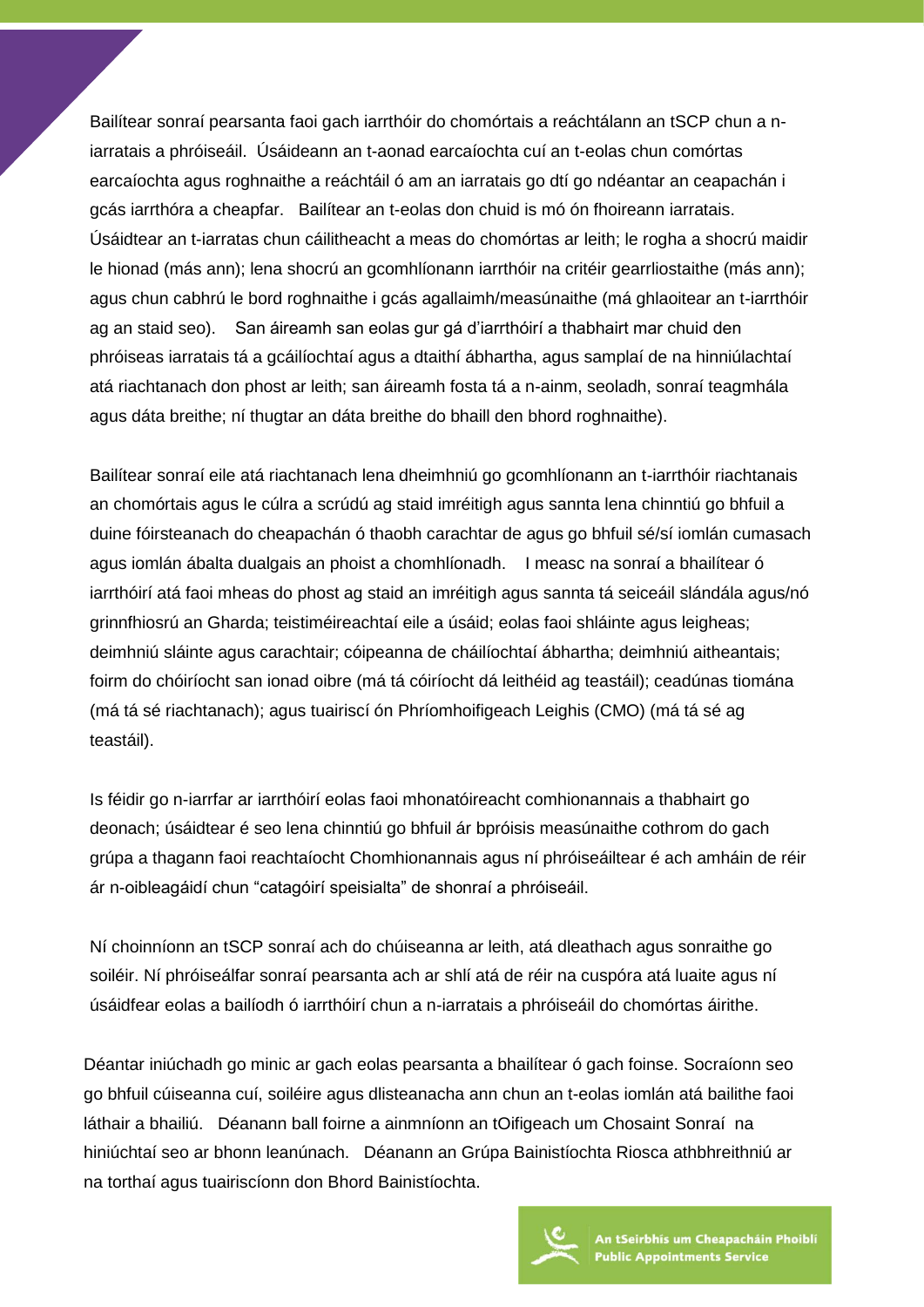Faightear agus phróiseáiltear gach sonra de réir na Rialacháin Ghinearálta um Chosaint Sonraí (RGCS) agus an Achta um Chosaint Sonraí 2018; ní lorgaítear UPSP nuair is gá chun seirbhís phoiblí a thabhairt do chustaiméir (i.e. do chúiseanna earcaíochta agus roghnaithe).

Tá eolas faoi fhianáin ar fáil i ráiteas ar leith ar leathanach Cosaint Sonraí ar publicjobs.ie atá ar fáil ag [https://www.publicjobs.ie/documents/data-protection/Code-of-Practice-for-the-Protection](https://www.publicjobs.ie/documents/data-protection/Code-of-Practice-for-the-Protection-of-Personal-Data-in-the-Public-Appointments-Service.pdf)[of-Personal-Data-in-the-Public-Appointments-Service.pdf](https://www.publicjobs.ie/documents/data-protection/Code-of-Practice-for-the-Protection-of-Personal-Data-in-the-Public-Appointments-Service.pdf)

## **Faighteoirí nó Catagóirí de Fhaighteoirí**

Tugtar samplaí de nochtadh eolais a bhaineann go háirithe leis an tSCP sa liosta thíos:

- ◊ Tugtar eolas faoin iarrthóir a bhfuil ceapachán á thairiscint dó/di don chliant (san áireamh tá sonraí teagmhála agus eolas faoi cháilíochtaí/taithí an iarrthóra don phost);
- ◊ Tugtar eolas don Phríomh-Aturnae Stáit agus do dhuine ar bith dá gcomhairleoirí dlí, agus don Choimisiún um Chaidreamh san Ionad Oibre (nó comhlacht cuí eile) más gá má tá cás á thógáil in aghaidh na SCP;
- ◊ Tá nochtadh ón Chartlann Náisiúnta leagtha amach sa Chód Cleachtais do Chosaint Sonraí Pearsanta;
- ◊ Tugtar sonraí áirithe do sholáthraithe measúnaithe a dhéanann roinnt den mheasúnú a reáchtálann an tSCP; ní thugtar ach an chuid is lú de shonraí pearsanta a chuirfidh ar a gcumas a bhfeidhmeanna mar phróiseálaithe sonraí a chomhlíonadh (ainm, seoladh ríomhphoist agus uimhir aitheantais iarrthóra na SCP);
- ◊ Má lorgaíonn iarrthóir athbhreithniú ón Choimisiún um Cheapacháin Seirbhíse Poiblí i dtaca le líomhain gur sáraíodh an Cód, nó má dhéantar achomharc ar chinneadh faoin Acht um Shaoráil Eolais chuig an gCoimisinéir Eolais, tugtar an t-eolas a lorgaíodh do na comhlachtaí seo chun gur féidir leo freagra a thabhairt ar iarratas an iarrthóra ar athbhreithniú;
- ◊ Úsáideann an tSCP baill de bhoird/measúnóirí/feitheoirí seachtracha agus is féidir leos seo sonraí iarratais iarrthóirí a fháil nó a theacht orthu chun cabhrú le cinneadh a dhéanamh faoi oiriúnacht do ról ar leith; tá dualgas ar bhaill de bhoird/ measúnóirí/feitheoirí eolas dá leithéid a choinneáil rúnda agus slán;
- ◊ Tugtar eolas don CMO má tá an tSCP buartha faoi oiriúnacht iarrthóra do cheapachán ar chúiseanna a bhaineann le sláinte (mar go soláthraíonn an CMO seirbhís sláinte cheirde don tSCP);

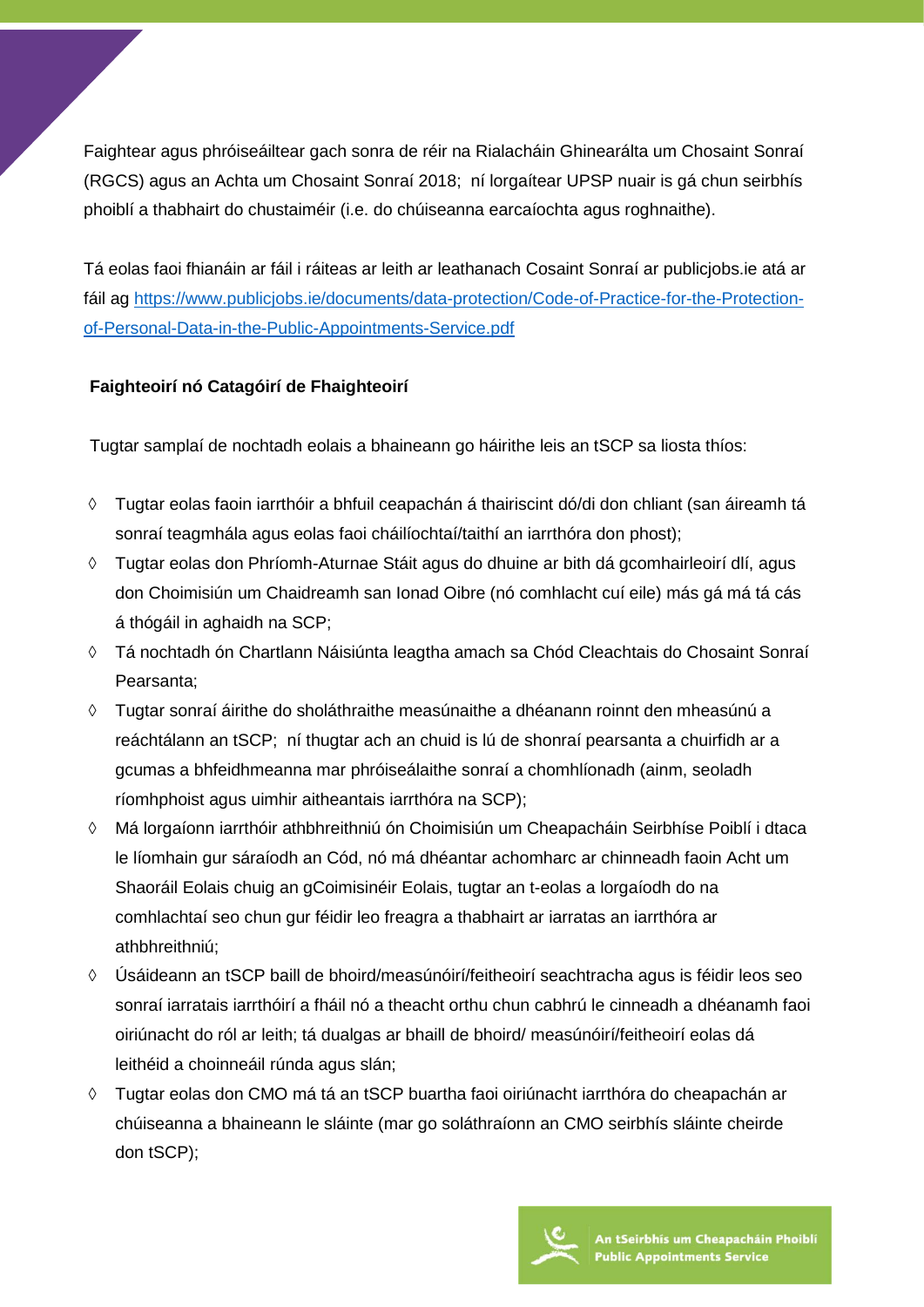- ◊ Is féidir go dteastódh ó roinnt eagraíochtaí (a bhfuil baint acu le slándáil an stáit) go ndéanfaí imréiteach slándála sa bhreis ar iarrthóirí a shanntar chucu; cuirtear ainmneacha agus seoltaí na n-iarrthóirí seo chuig an eagraíocht cliaint i gceist, do phróiseáil.
- ◊ Bailítear iarratais ó Dhochtúirí Neamhchomhairleacha Ospidéil d'FnaSS tríd ár n-iarratas earcaíochta;
- ◊ Cuirtear torthaí phróisis mheasúnaithe Bhoird Stáit ar aghaidh chuig an Roinn chuí chun an ndéanfaidh an tAire cinneadh.

# **Tréimhse a gcoinneofar sonraí pearsanta**

# Leagann an Sceideal Coinneála Taifead (atá ar fáil ag

[https://www.publicjobs.ie/documents/data-protection/Records-Retention-Schedule.pdf\)](https://www.publicjobs.ie/documents/data-protection/Records-Retention-Schedule.pdf) amach an tréimhse coinneála go gach cuid de shonraí pearsanta a choinnítear. Lorgaíodh cead ó Stiúrthóir na Cartlainne Náisiúnta taifid leictreonacha agus fhisiceacha a scrios.

Coinnítear roinnt sonraí i dtaca le tástáil (marcanna de thástálacha) gan ainm agus coinnítear iad do thaighde, do bhailíochtú agus ar chúiseanna staidrimh. Coinnítear an chuid is lú eolais ar feadh na tréimhse is giorra agus is féidir mar atá leagtha amach in ar Sceideal Coinneála Taifead.

Is féidir go gcoinneofar taifead faoi iarrthóir a bheith páirteach i gcomórtas, do chúiseanna cartlainne.

## **Do fhreagracht**

Is féidir leat do phróifíl a cheartú am ar bith agus ba chóir duit é sin a dhéanamh chomh luath agus a athraíonn do chúinsí.

# **Iarratais faoi Rochtain Ábhair**

Tuigeann an tSCP a cuid dualgas mar rialaitheoir sonraí atá iomlán freagrach as agus tuigimid gur gá cúram a thabhairt do na sonraí pearsanta faoina chúram. Tá ár n-oibleagáidí leagtha amach san RGCS agus i reachtaíocht feidhmithe ábhartha agus eile in Éirinn (An tAcht um Chosaint Sonraí 2018).

Tá daoine a bhfuil a sonraí pearsanta i seilbh na SCP i dteideal iarraidh ar an tSCP agus deimhniú a fháil cé acu an bhfuil sonraí pearsanta a bhaineann leo á bpróiseáil. Más mar sin